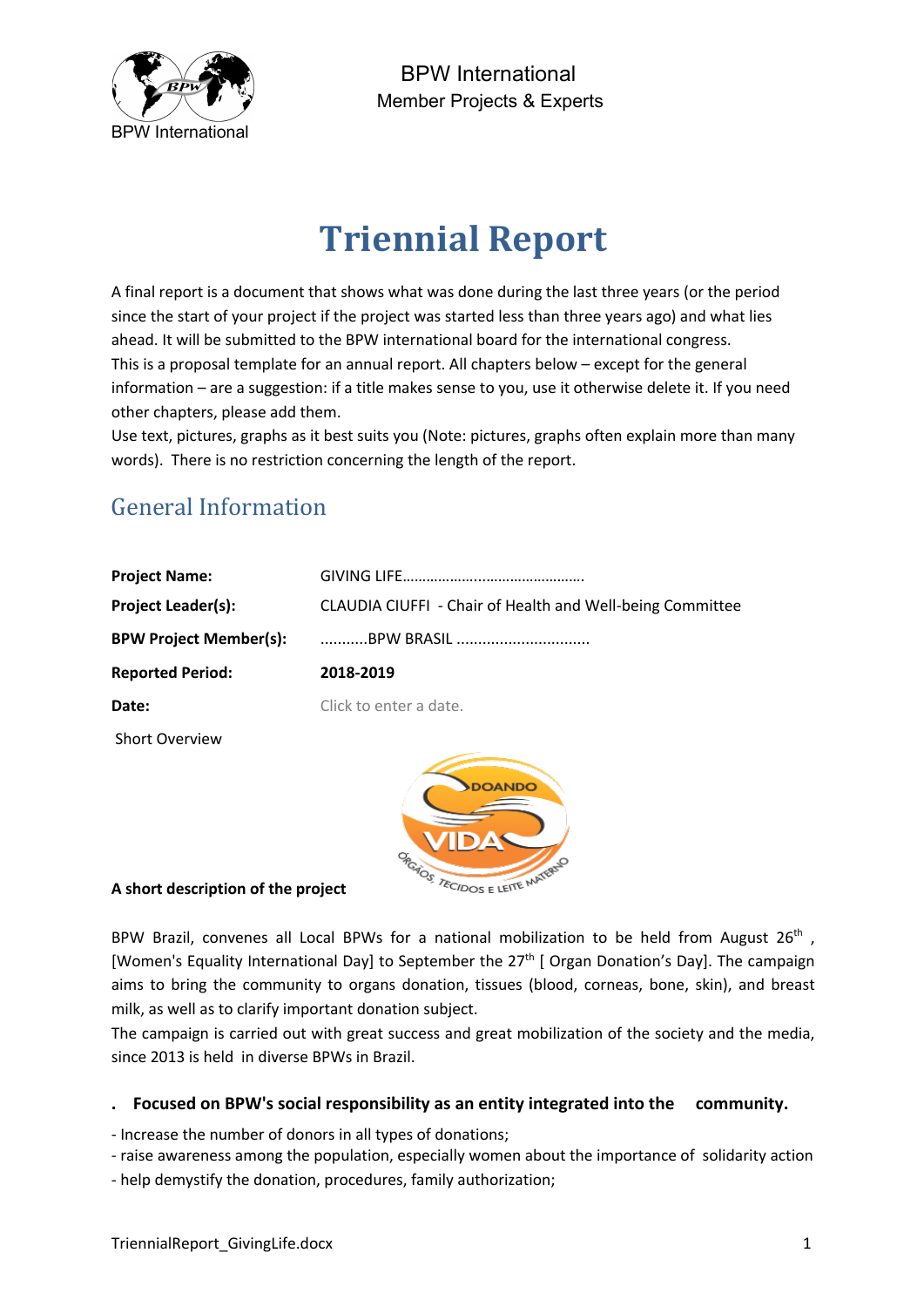

BPW International Member Projects & Experts

- sensitize women and young people to the act of giving, since they are in smaller numbers in the donor statistics;

- take the subject to different environments, from work to school, so that people are informed about the desire to give of their friends and family;

- awareness of the need to eliminate the causes of authorization;

- increase the number of units of blood collected by the Public blood bank;

-help demystify blood donation among the female audience, mainly of classes A and B, since the less favored class are the ones that participate as faithful donors.

## Results

#### **Description what has been done within the last period and what has been achieved.**

Some BPW Brasil clubs have been working with partners every year implementing their campaign and spreading awareness of donating organs and blood. Successfully some have achieved partnership with hospitals and Colleges of health and medicine in order to all stakeholders will be discussing Donation issues in their communities. The partnership with schools can open opportunities to bring discussion and awareness among young people who can be the potential donors.

A special mention should be done to BPW Araçatuba – a Club founded in 2018 – that succeeded to propose and have approved by the Municipality a concession of exemption from payment of funerary services relating to the burial of donors of organs, tissues or parts of the body for transplantation or medical treatment. It is a success case to be followed by otherclubs

## Goals for next period

#### **What are your plans for the next period? And how do you plan to do this?**

For the triennium 2020-2022 our big challenge is to have all BPW Clubs organizing the action Giving Life in the same day all over the country. By doing a simultaneous action we will call attention of much more people and therefore it will be more easy to reach Companies to sponsor our campaign as we can give visibility to them.

As an extension of the project Giving Life or even better as an implementation, BPW Clubs have been incentivated to present a proposal to the local government (Municipal Funeral Services) to achieve the exemption from payment of expenses to burial due to the donor´s funeral who donated their organs, tissues or parts of the body for the purpose of transplantation or medical treatment.

# Challenges / Opportunities

**What are your biggest problems, your main challenges? How could you deal with these challenges? What positive opportunities can profit you from?**

One of biggest problem is to have more members committed to the campaign as many are busy working and with their families. And some Clubs have few members being difficult to volunteer organizing and supporting the action. The organization of the campaign starts months before contacting supporters, different stakeholders, painellists, etc and a lot of work two or three days working on all operational process.